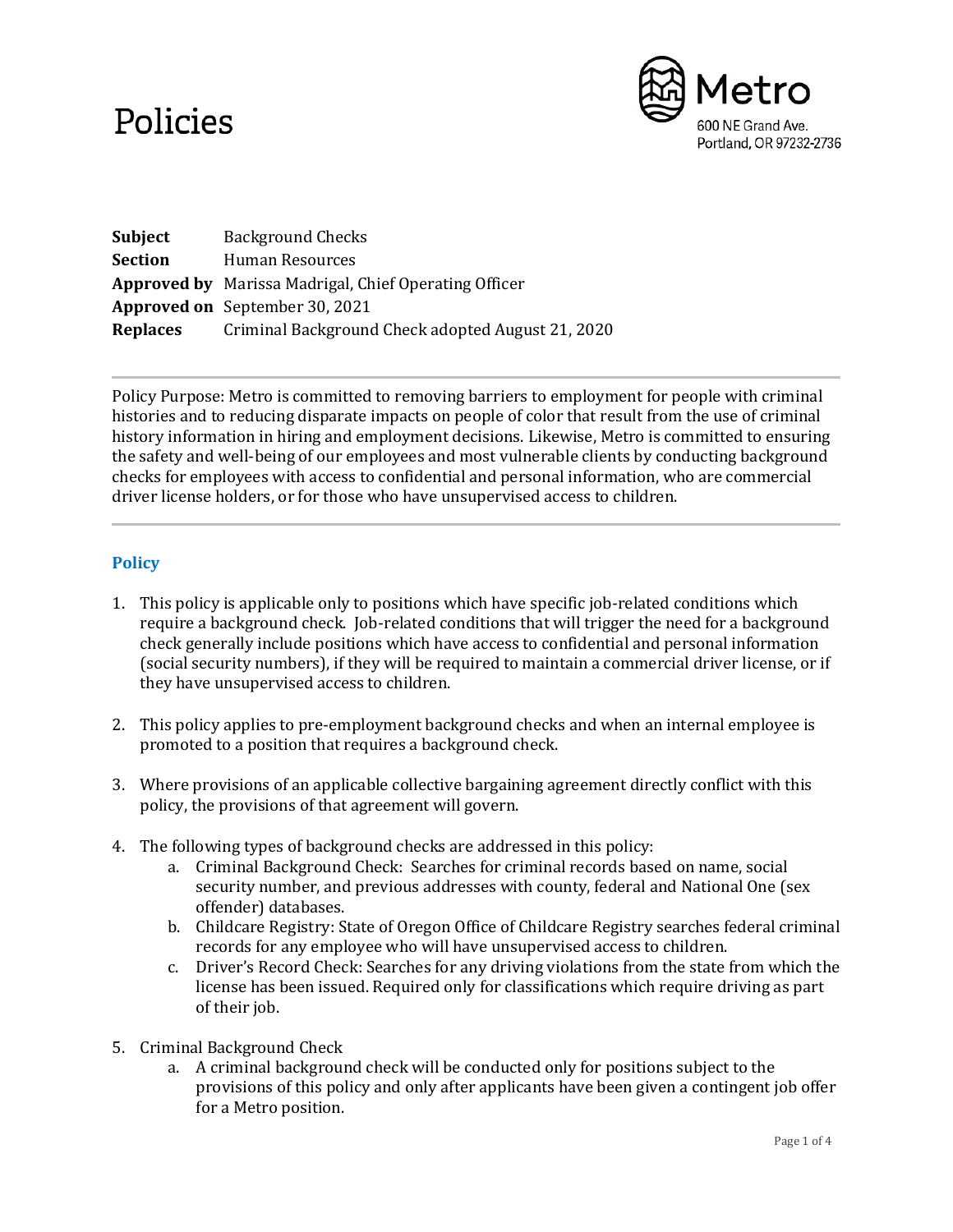## 6. Childcare Registry

- a. Any employee who will have unsupervised access to children will be required to register (and to remain active on the registry throughout their tenure with Metro) with the State of Oregon's Child Care Division Central Background Registry. This is also known as the LEDS background check, which uses the Law Enforcement Data Systems, when conducting the records search.
- b. This is a registry maintained by the State of Oregon to ensure that all individuals working in or associated with childcare facilities and education programs receive criminal history and child protective services record checks.
- c. Direct Unsupervised Access is defined as contact with children that provides an employee, volunteer or intern with the opportunity for personal communication or touch when not under the direct supervision of a childcare provider or another employee.
- 7. Driver's Record Check
	- a. Human Resources (HR) will complete a driving record check for any person whose primary and essential duty will be driving a vehicle for Metro. They must successfully pass the driving record check in accordance with Metro's driving policy.
	- b. If the position requires a Commercial Driver's License (CDL), after a contingent offer has been made, HR will ensure the inquiry to previous employers and drug test are completed before hire.
- 8. Other Pre-employment Screens
	- a. HR will ensure that other pre-employment requirements are met (for example, Health Physical Capacity testing and CDL employer inquiry and drug testing.)
	- b. Any applicant for whom a contingent offer of employment has been made may also have a social media and web presence check conducted only by trained HR staff prior to making an offer of employment. Social media checks will generally be reserved for roles in the Deputy Director and Director classifications and other highly visible roles.

## 9. Process

- a. Metro will contract with an outside vendor to conduct background checks.
- b. Any person that is subject to a background check will be provided a disclosure and will be required to sign a consent form for a background check.
- c. All background checks will comply with Fair Credit Reporting Act (FCRA) requirements and ORS 659A.360. FCRA is a federal law that regulates how consumer- reporting agencies use personal information.
- 10. Use of Criminal History in Employment Decisions
	- a. For any applicant who is subject to a background check, Metro may consider their criminal history in the hiring process only after making a conditional offer of employment.
	- b. It is not an unlawful practice for Metro to rescind a conditional offer of employment based upon an applicant's criminal history if Metro determines in good faith that a specific offense or conduct is job related for the position in question and consistent with business necessity.
	- c. In making the determination of whether an applicant's criminal history is job related for the position in question and consistent with business necessity, Metro will conduct an individualized assessment of: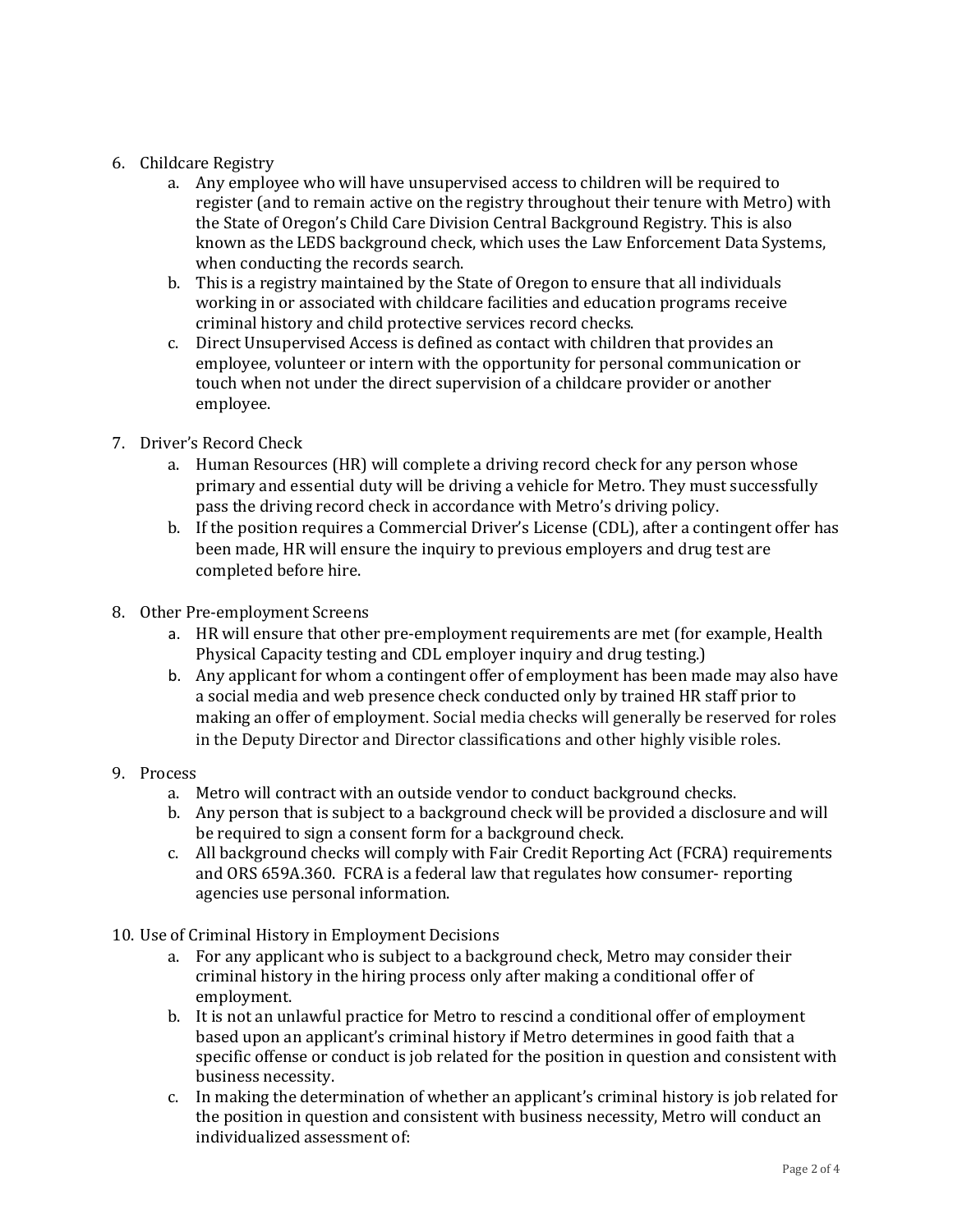- i. The nature and gravity of the criminal offense;
- ii. The time that has elapsed since the criminal offense took place;
- iii. The nature of the employment sought; and
- iv. Any evidence of the individual's rehabilitation efforts.
- d. Nothing in this policy prevents Metro from considering an applicant's criminal history after making a conditional offer of employment, except that Metro shall not consider:
	- i. An arrest not leading to a conviction, except where a crime is unresolved or charges are pending against an applicant;
	- ii. Convictions that have been judicially voided or expunged; or
	- iii. Charges that have been resolved through the completion of a diversion or deferral of judgment program for offenses not involving physical harm or attempted physical harm to a person.
- e. If, after consideration of an applicant's criminal history, Metro finds information that may lead to the rescinding of a conditional offer of employment:
	- i. HR will reach out to the applicant to review and discuss the findings of their criminal background check;
	- ii. The applicant will have the opportunity to contact the vendor who conducts the criminal background checks to dispute or provide relevant information on their background check prior to Metro making a final determination regarding the conditional offer;
	- iii. Metro will provide the applicant with 72 hours to resolve any disputes with the vendor regarding the criminal background check;
	- iv. Metro will provide the applicant with written notice of the final hiring decision.
	- v. The vendor who conducts the criminal background checks will provide all other notices to the applicant required by law.
- f. An applicant who is still on probation or parole may be denied employment based on the above criteria. If a pre-employment arrest leads to a conviction after hire, it will be evaluated by Human Resources and the Office of Metro Attorney.
- 11. Disclosure Requirements for Arrests and Criminal Convictions
	- a. Employees who are subject to the provisions of this policy must disclose arrests and convictions that relate to the qualifications or duties of their position. Such disclosures must be made to Human Resources or to the Office of Metro Attorney within 5 calendar days of arrest or conviction. Any resulting adverse action taken against existing employees must comply with any applicable collective bargaining agreement.
- 12. Certifications and Licensure
	- a. There may be some positions that require third-party licensure or certifications which include successfully passing a criminal background check. For example, the Oregon Department of Public Safety Standards & Training (DPSST) requires individuals pass a national background check in order to receive their DPSST Security Certification. Any such requirements are not changing and are beyond the scope of this policy.
- 13. Employee Responsibilities
	- a. An employee who drives for Metro as a primary function of their position must report all driving-related arrests and suspensions (in addition to convictions) within 5 calendar days.
	- b. An employee who is subject to the provisions of this policy must report all arrests (in addition to convictions) related to the functions of their job within 5 calendar days.
	- c. Current employees must self-report criminal convictions that are drug-related or that relate to the qualifications or duties of the employee's position. Reports should be made